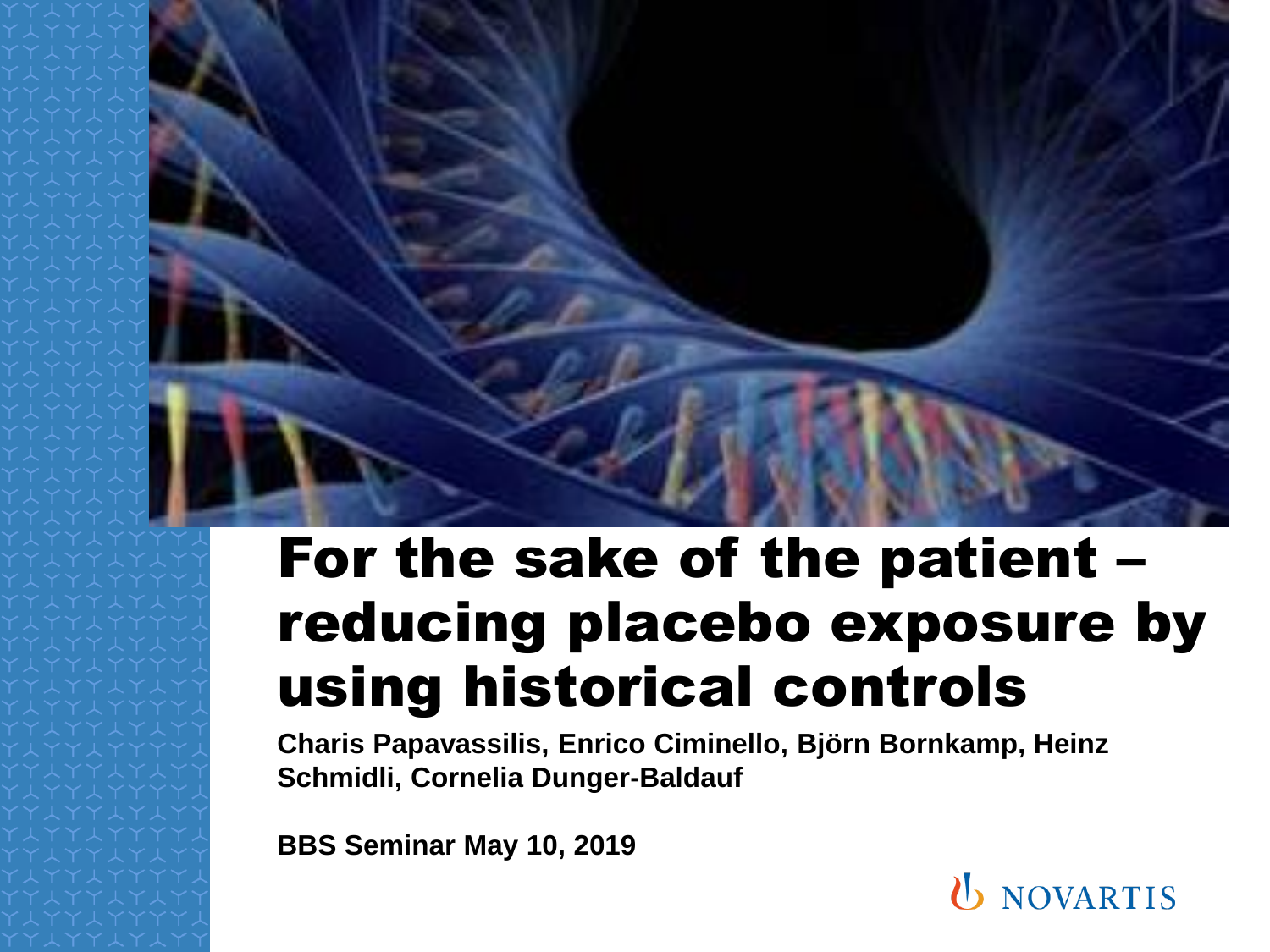### Motivation for considering the use of historical controls

- During drug development, frequently a part of the study population is exposed to (ineffective) placebo, a burden for the patient and the Sponsor
- Recent advances in evidence synthesis offer a possibility to reduce this burden by using historical control information instead of actually exposing patients to placebo
- Historical controls have already been successfully used for PoC trials (e.g., reduction of 24 placebo patients to 6 by using historical control information: PoC in ankylosing spondylitis, Lancet 2013).

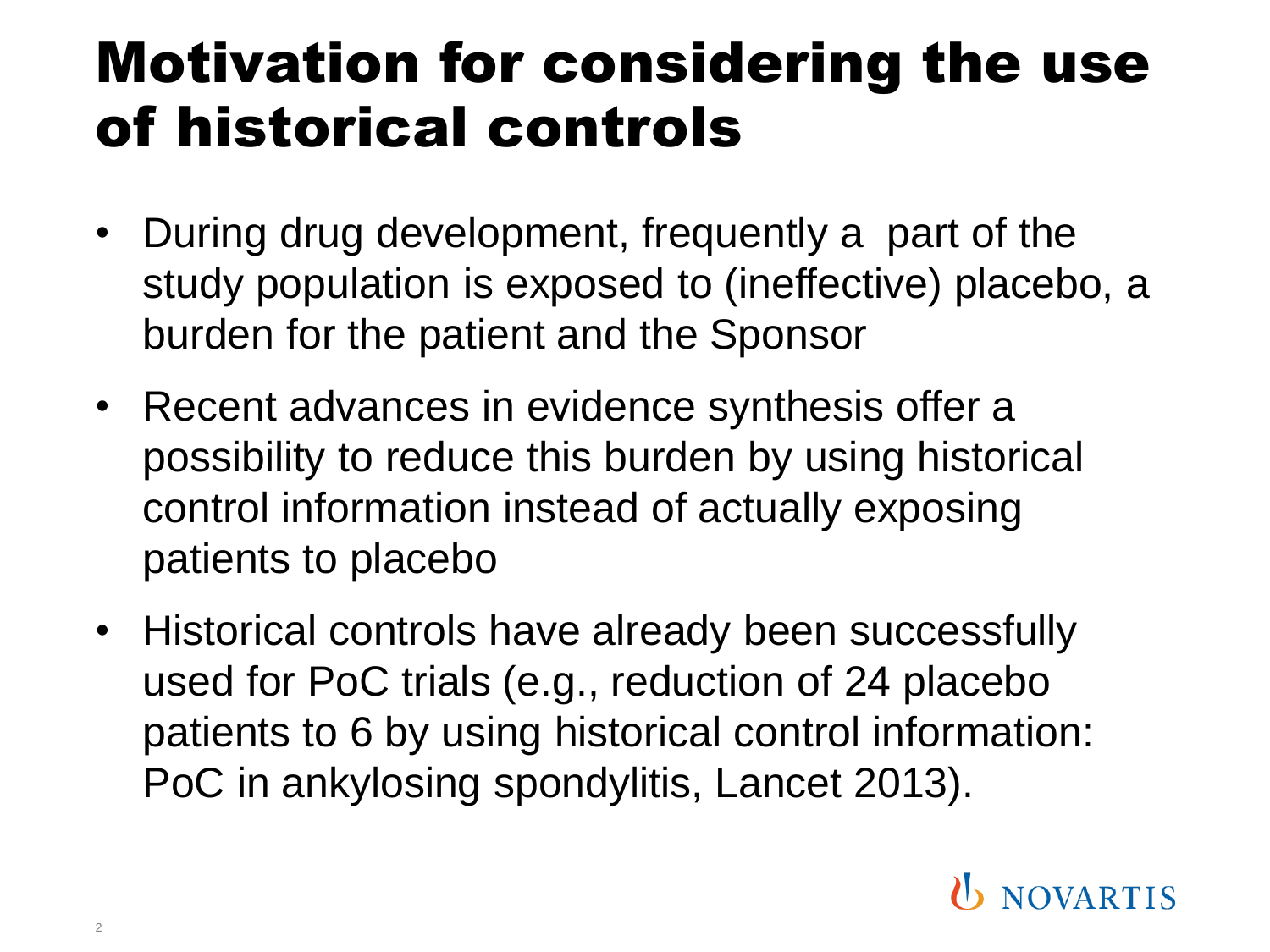## Case study: Psoriasis dose finding study

- We assessed whether by using historical data, the dose finding program for a compound in psoriasis could have been implemented with **fewer or no subjects on placebo** at little or no loss of accuracy– using only information available at the time
- This was assessed specifically for a dose ranging study.
- Objective: "Select dose such that we are 80% sure that PASI75\* response rate is at least 55% better than placebo"

\*Psoriasis Area and Severity index reduction >= 75%

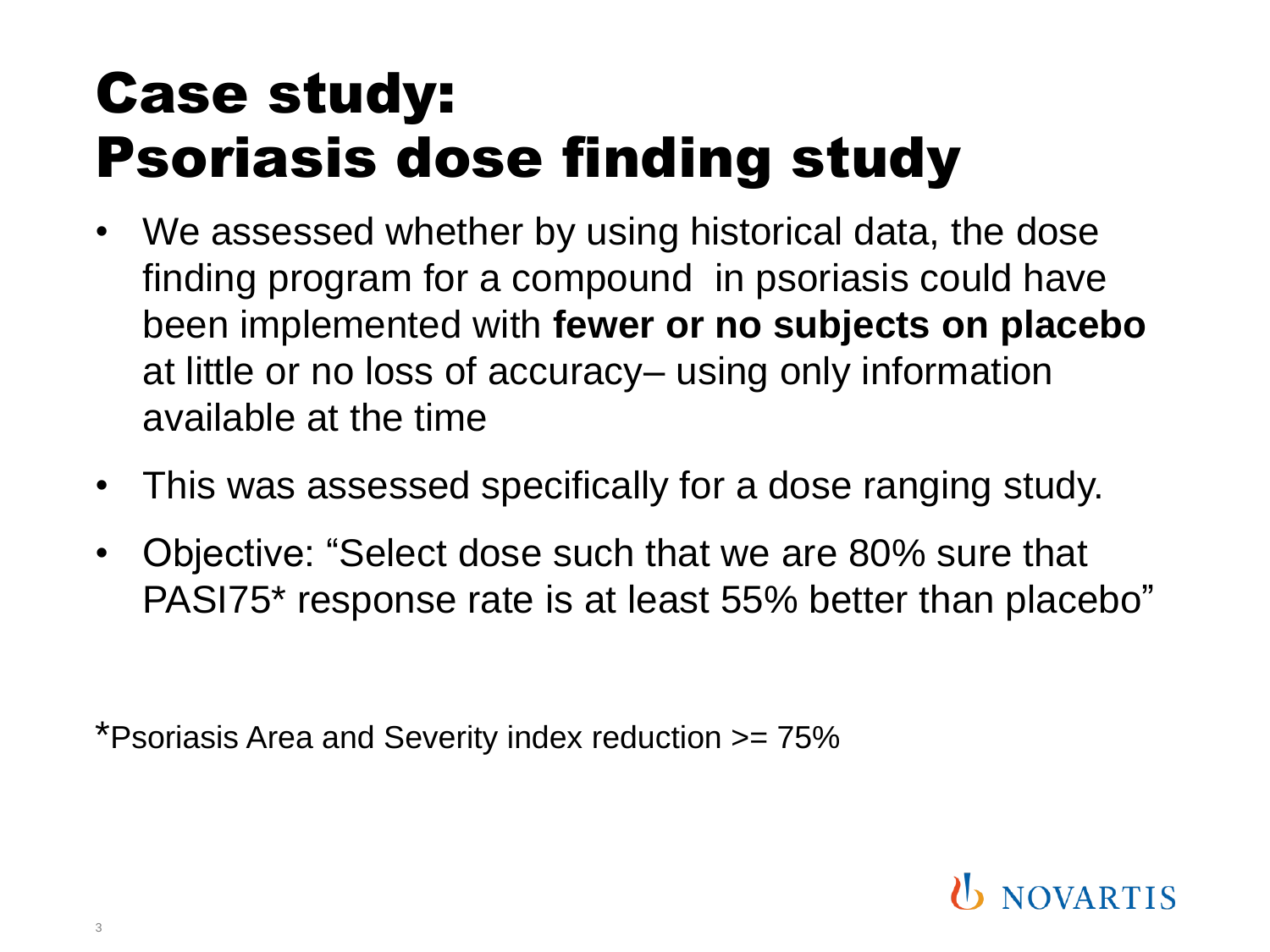# Case Study design



randomization

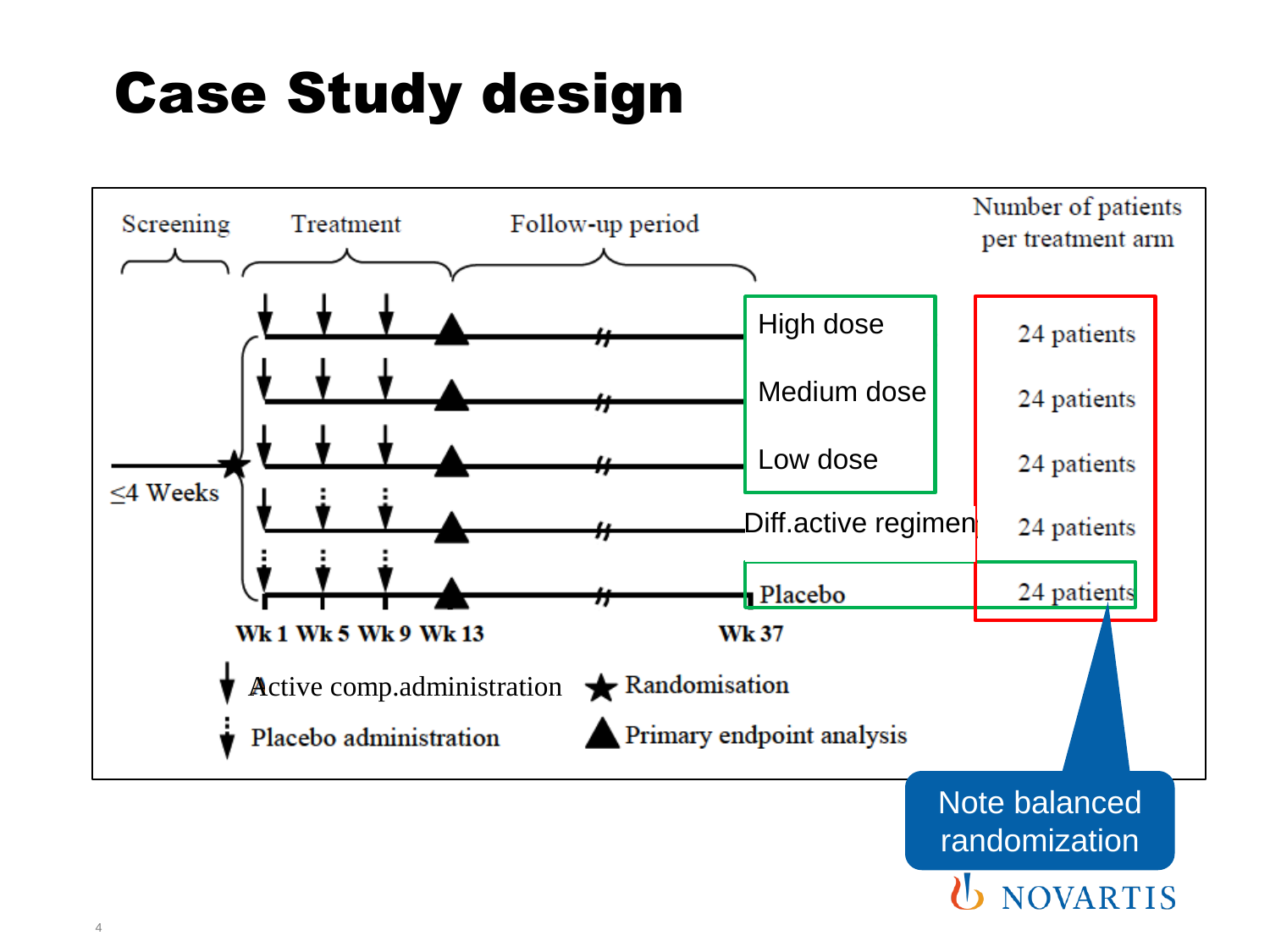# Historical placebo response rates

- **21 historical randomized controlled clinical studies in psoriasis, with 3,071 pbo subjects**
- Note that most studies show similar response rates

Prediction of response rate in new study (mean =0.05 95% Credible Interval 0.017,0.115) Bansbeck N et al, 2009

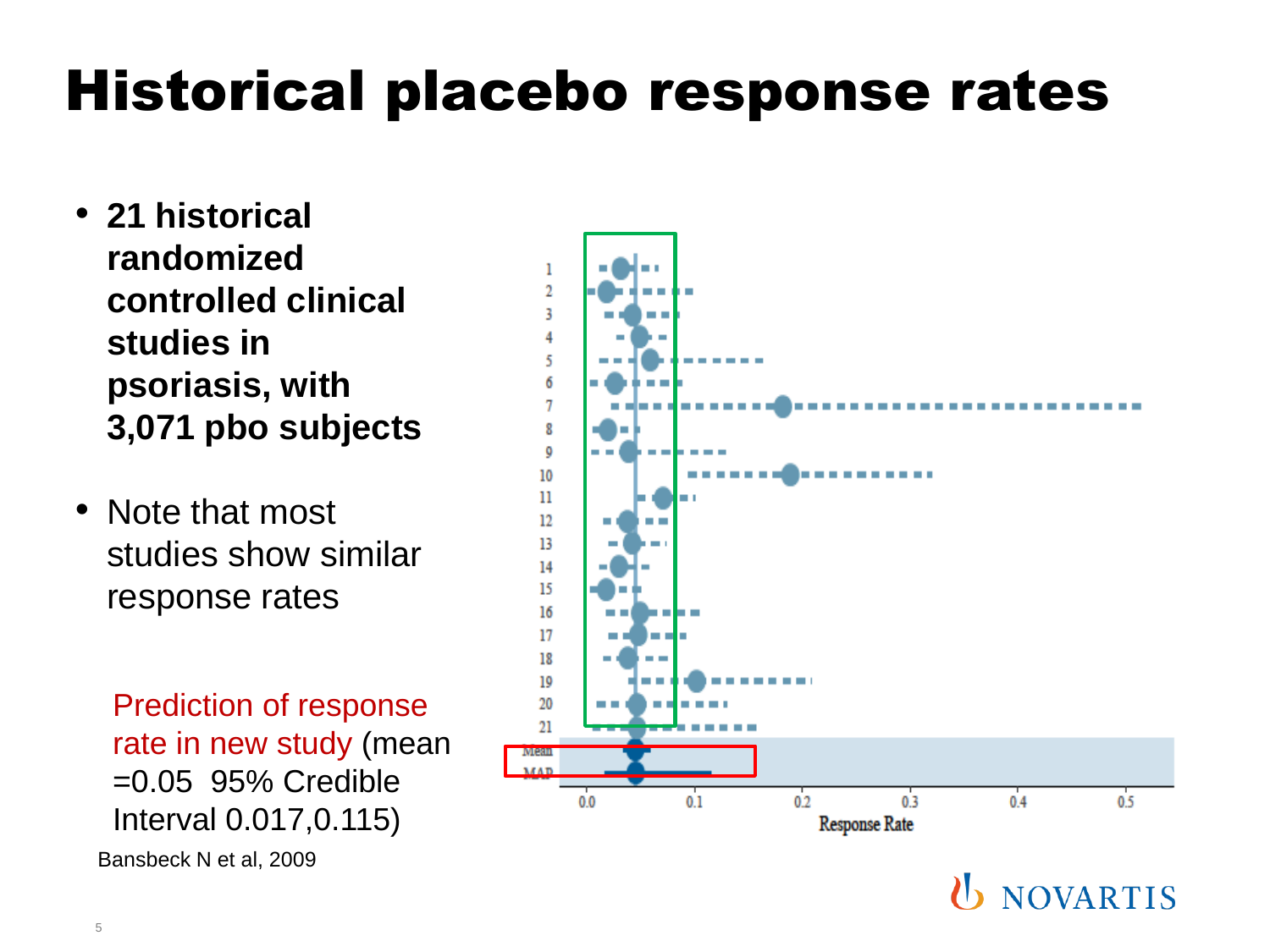## Possible outcomes

- **Predicted** placebo response rate in the new study of **5%,** Credible Interval (CI) 1.7% to 11.5%
- **The study was evaluated using a Bayesian approach to estimate a dose-response model (sigmoid Emax model)**
	- With the full placebo group and a non-informative prior (NIP)
	- With 0 placebo patients and no historical data
	- With 0 placebo patients and using historical controls (MAP)
- If using historical support, will the outcome of «no placebo scenarios» be **similar** to the full study data scenario**?**

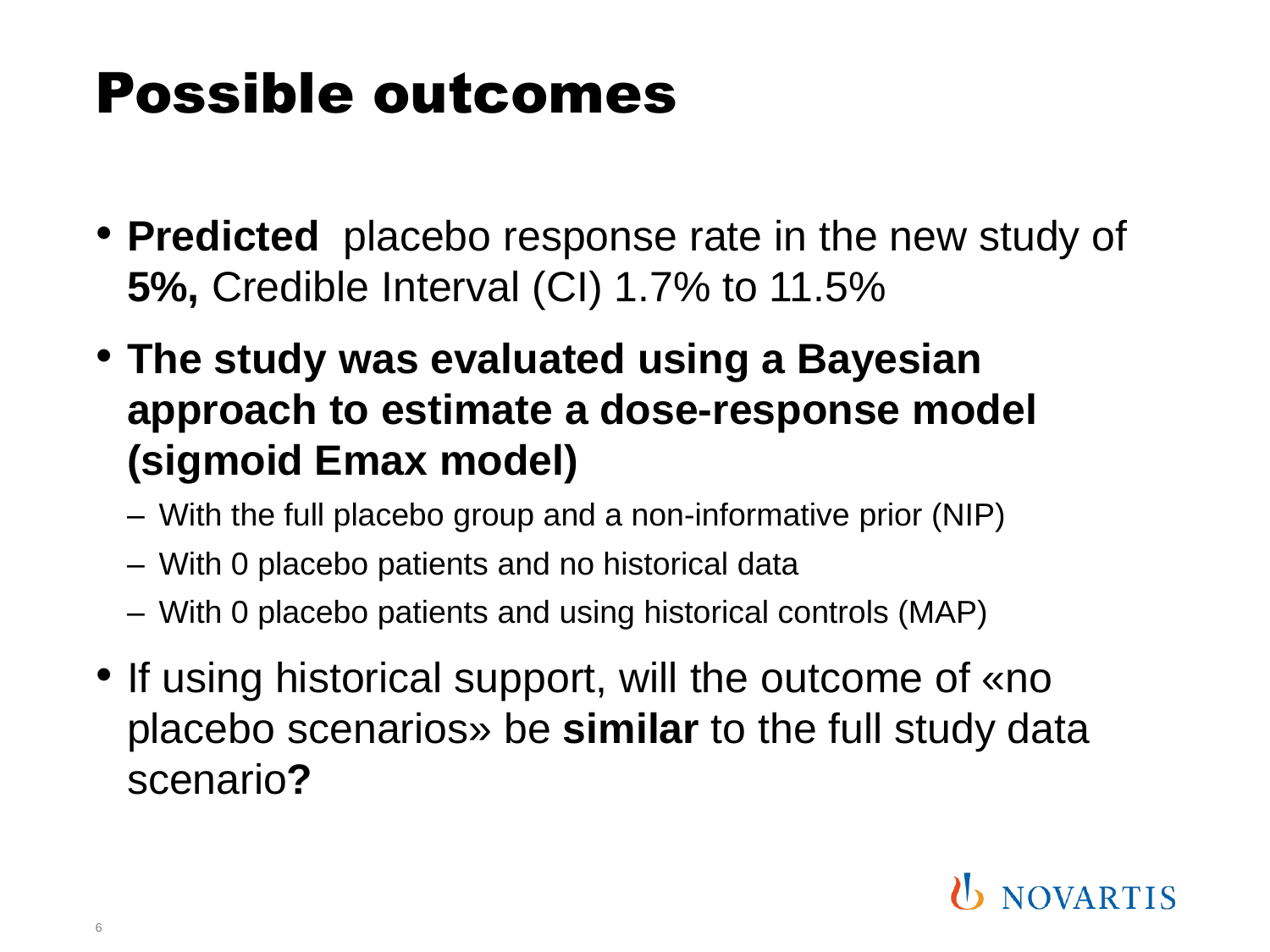#### Observed and estimated, based on dose response model, PBO response



No placebo group, using historical controls (MAP)

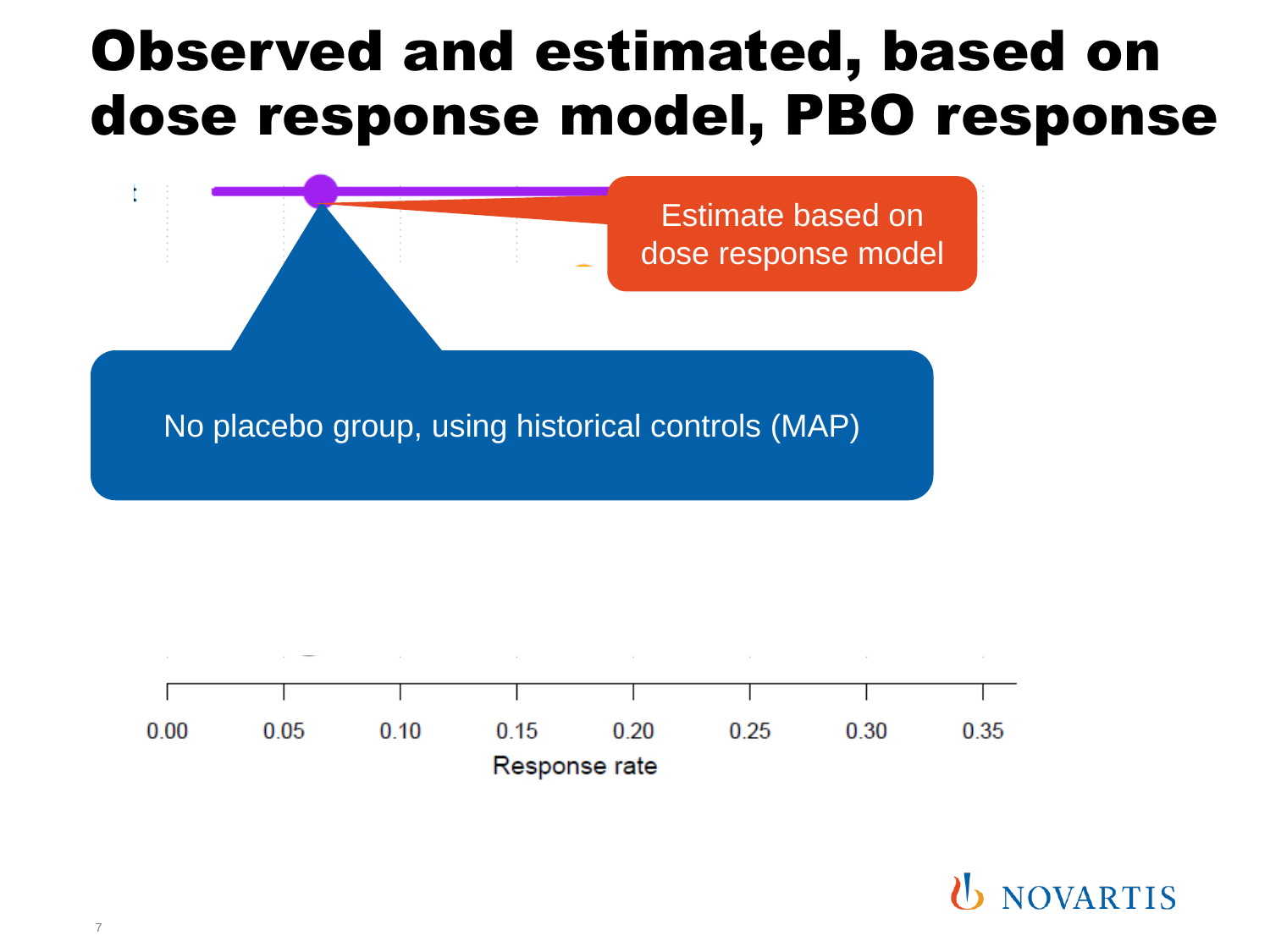#### Observed and estimated, based on dose response model, PBO response

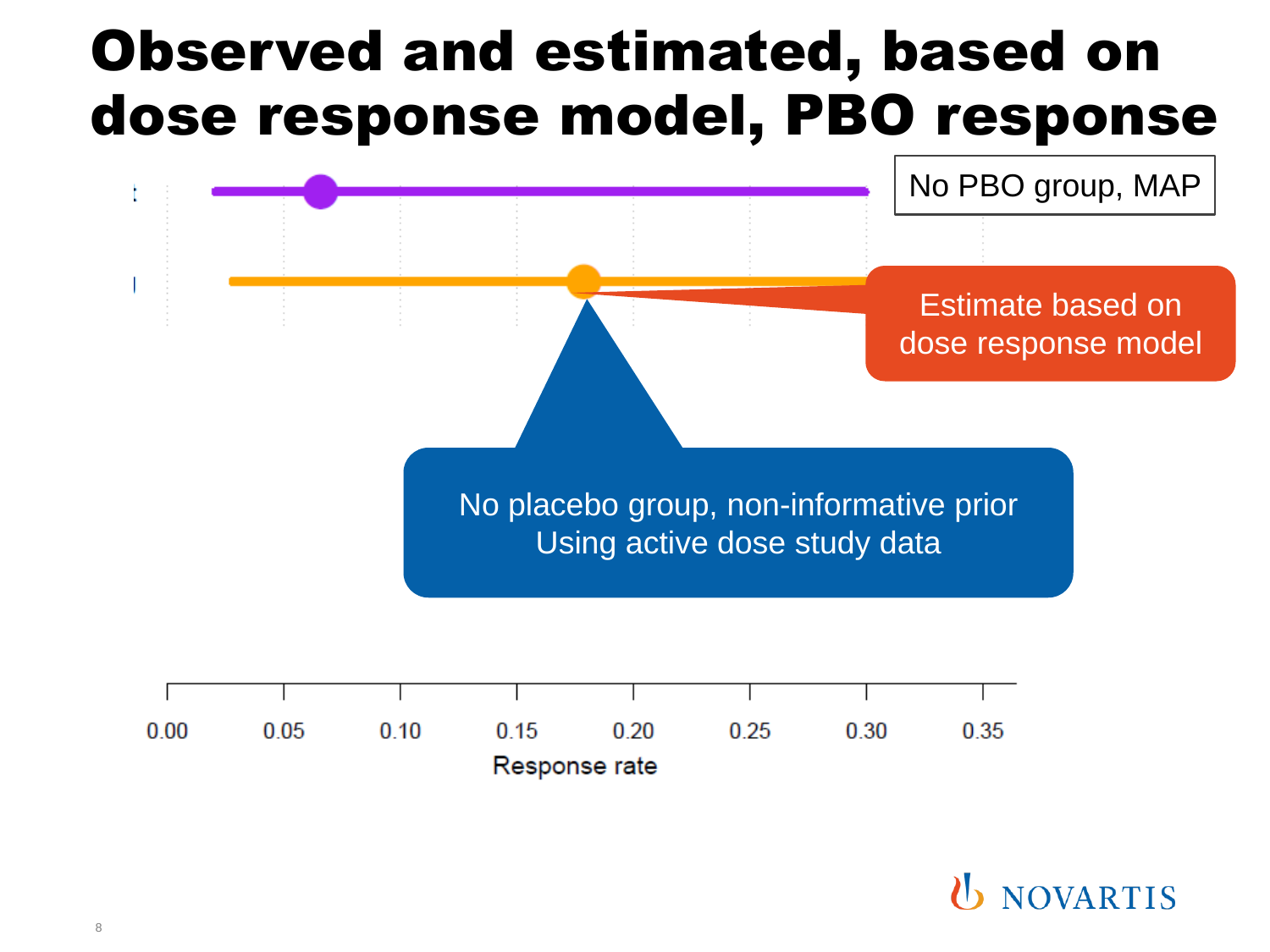#### Observed and estimated, based on dose response model, PBO response

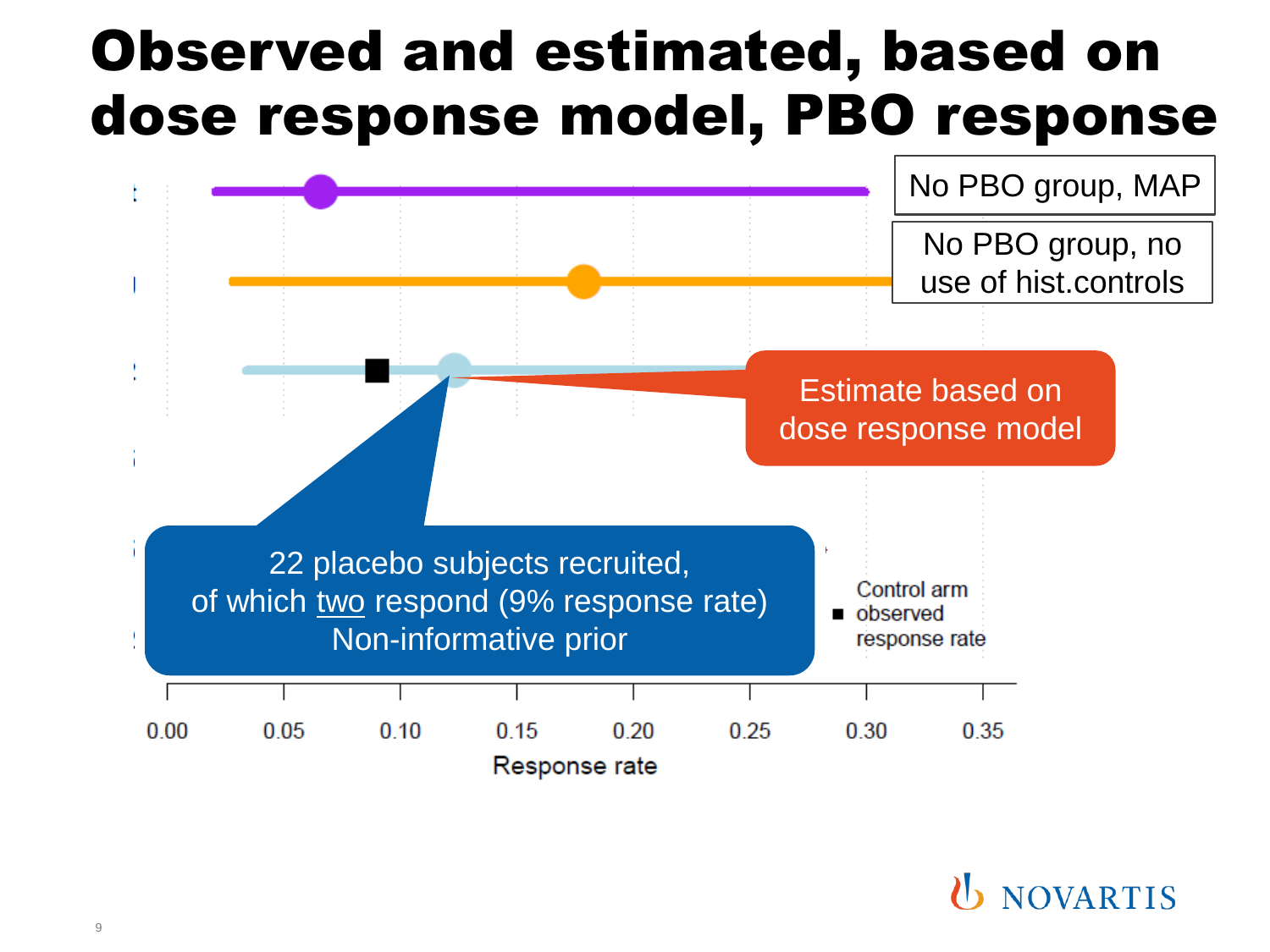## What we wanted to find out

- In the original study, **22 subjects received placebo**, of which 2 (9%) had a PASI 75 response at Week 12
- What would have happened if we had exposed **no** subjects to placebo?
	- ...and had taken into account historical information?
	- ...and had ignored historical information?

– Other scenarios evaluated, not discussed here– 5 PBO patients with 0/1 responders

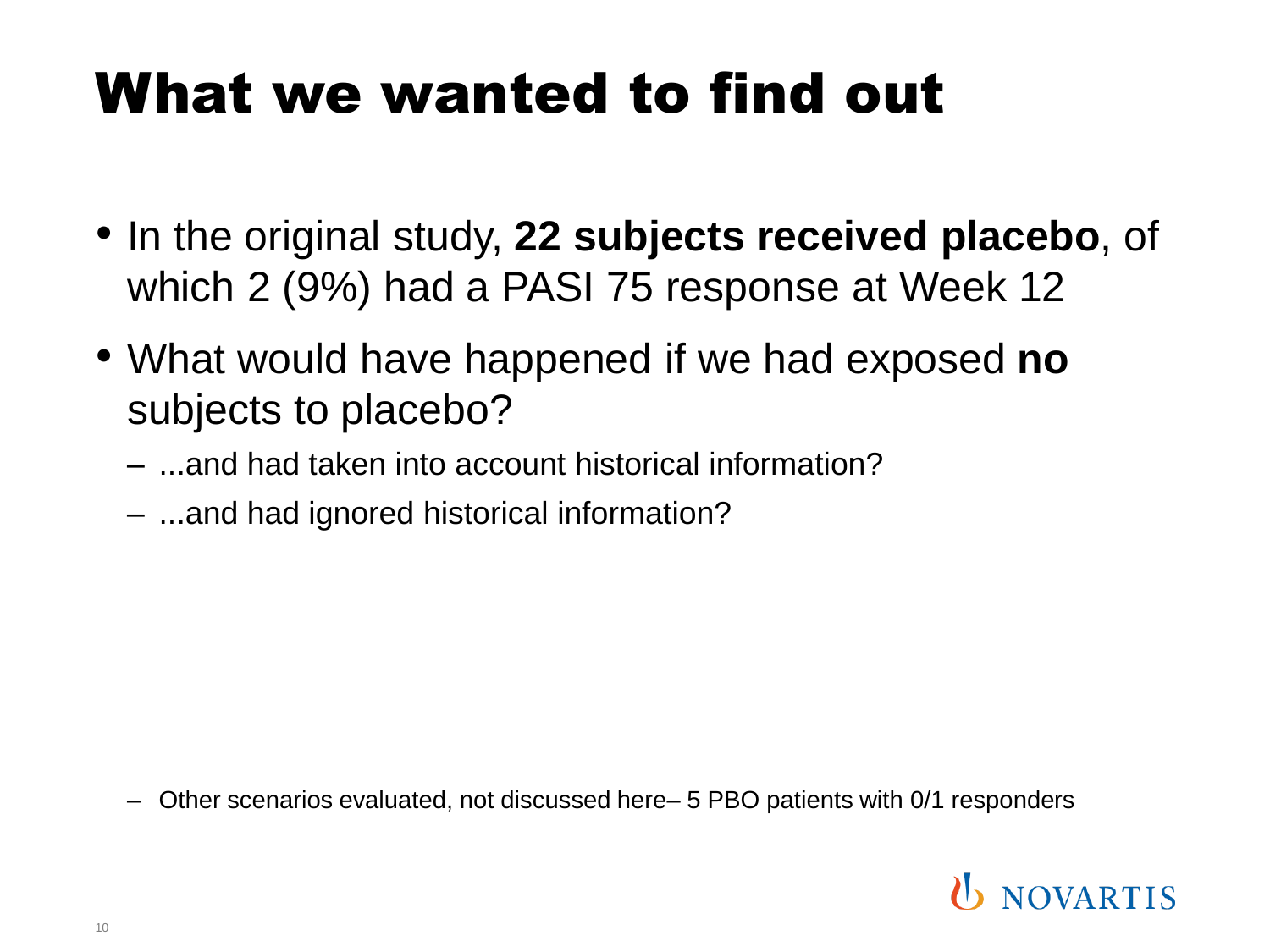# Results Difference vs placebo per dose



- Only the high dose fulfills the selection criterion
- Same decision reached with no patients on placebo, using historical controls
- No dose selected if a non-informative prior is used (without historical controls) **OVARTIS**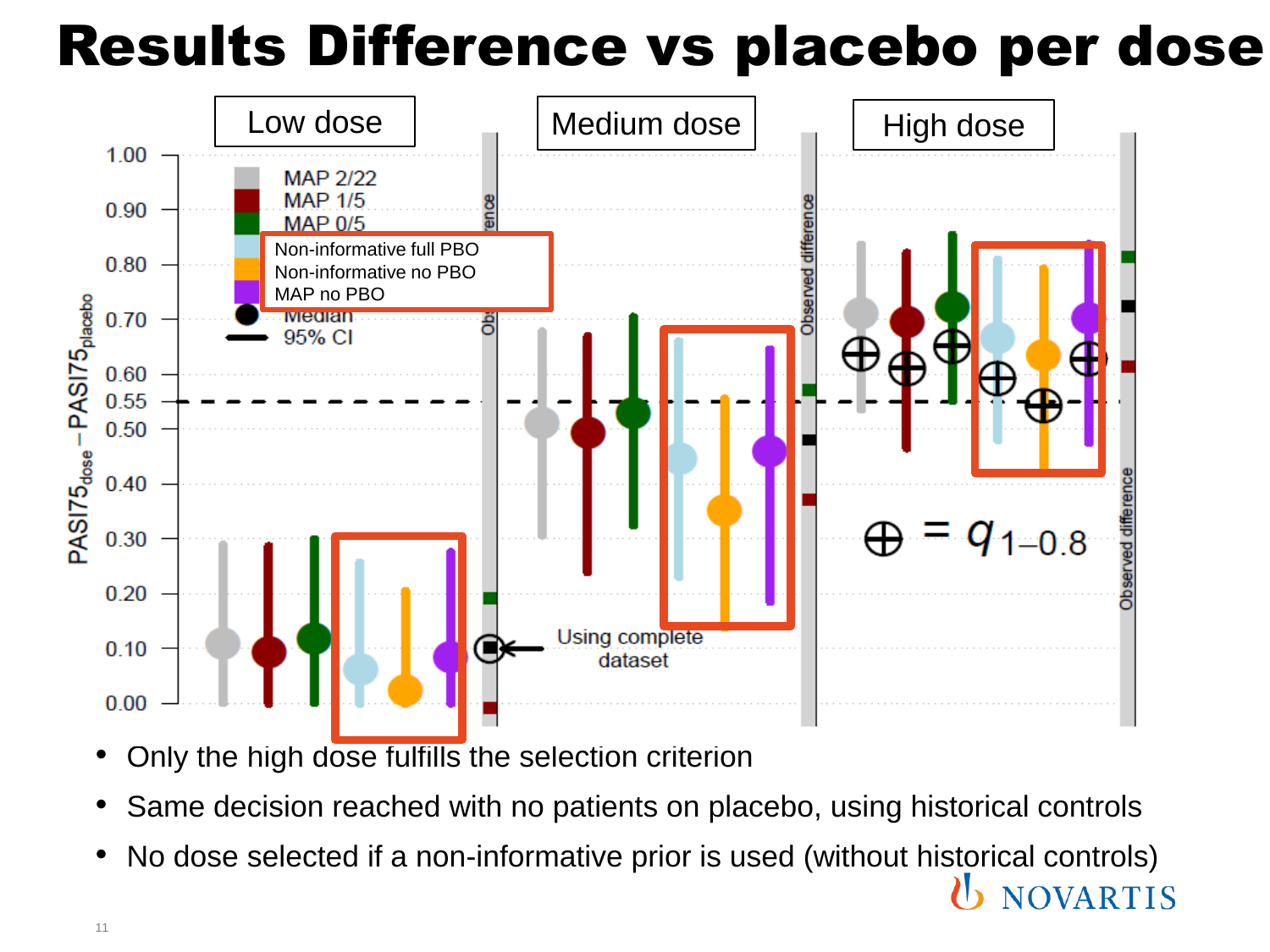# Summary and Discussion

- Had we taken into account historical data into the planning of the analysis, we could have exposed **fewer (e.g. 5) or even no instead of 22** subjects to placebo – and have come to the **exact same conclusion**! (provided response rates for the active doses remained very similar if 5 or no patients had been randomised to placebo, and the placebo response level is stable over time)
- Further research is required to gain insight into how the size of the placebo group can influence the level of response
- Usually, placebo data do not only provide information on the dose (primary)response curve but also on secondary variables and safety. These data would not be available without a placebo group.

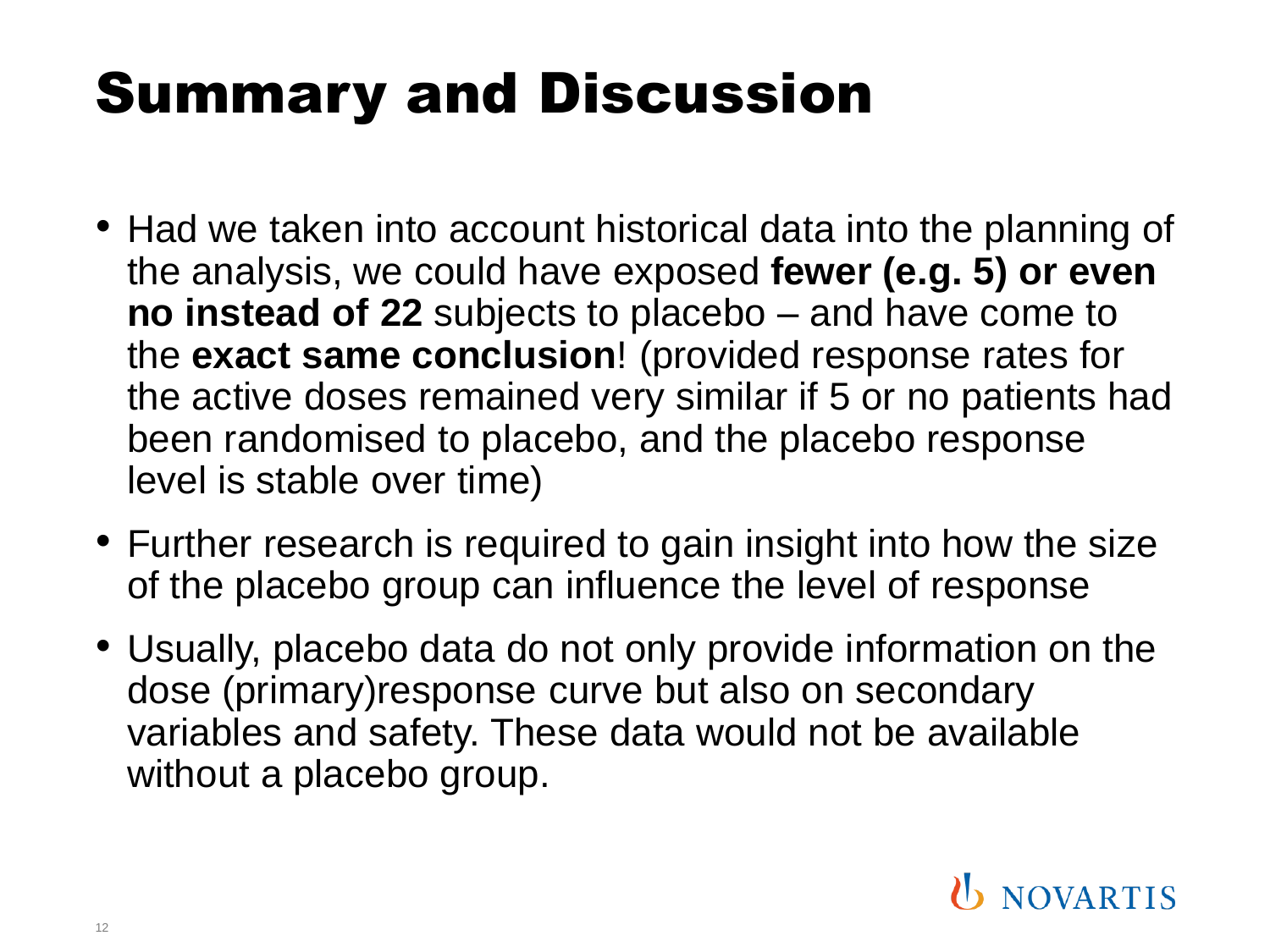## Summary and Discussion

• More experience is needed with applications of the approach discussed here (MAP based on a metaanalysis and functional uniform priors for Bayesian dose response estimation) – planning ongoing